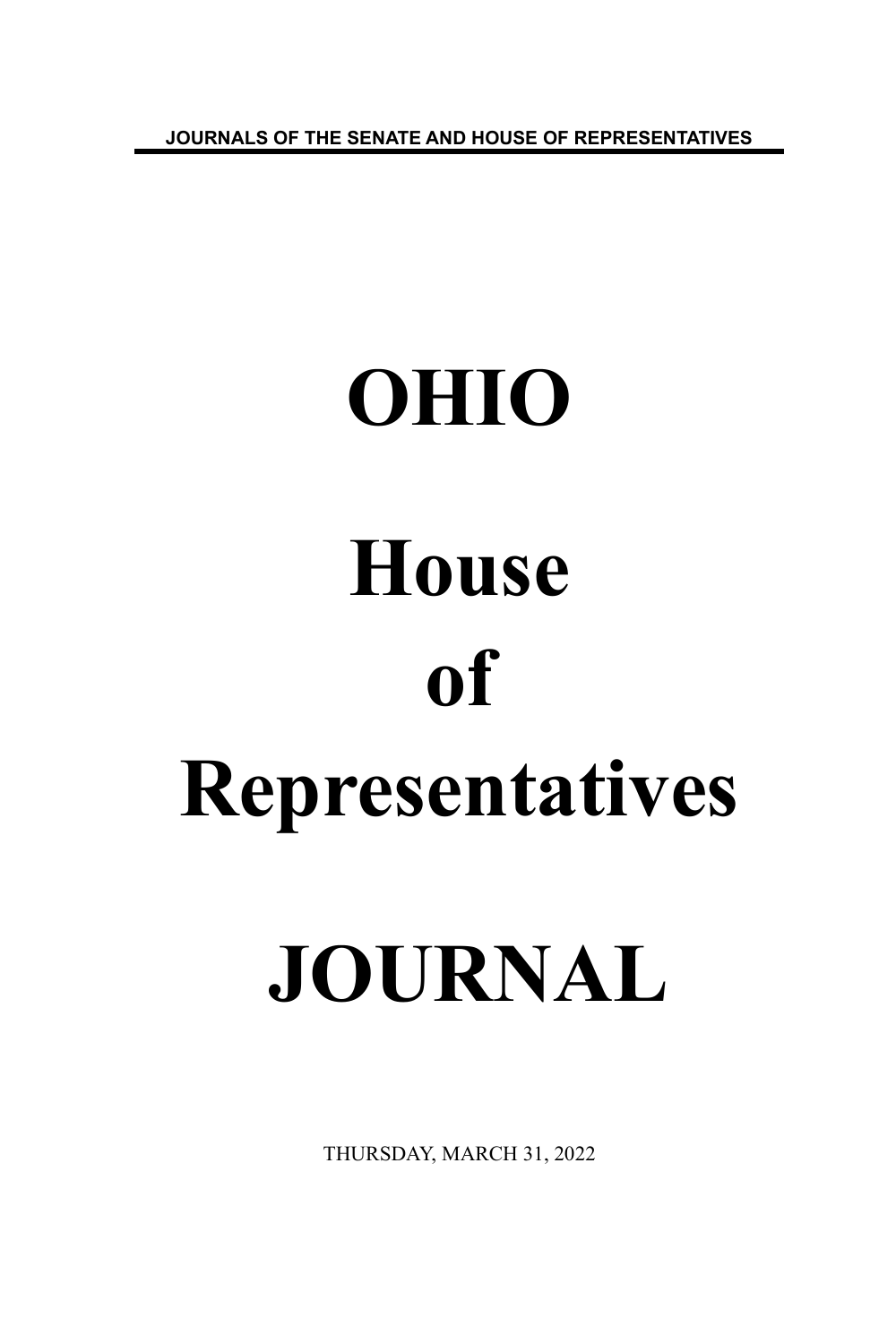#### HOUSE JOURNAL, THURSDAY, MARCH 31, 2022 2656

# ONE HUNDRED FORTY-SECOND DAY Hall of the House of Representatives, Columbus, Ohio **Thursday, March 31, 2022, 9:00 o'clock a.m.**

The House met pursuant to adjournment.

Pursuant to House Rule No. 23, the Clerk called the House to order.

Representative Baldridge was selected to preside under the Rule.

The journal of yesterday was read and approved.

## **INTRODUCTION OF BILLS**

The following bill was introduced:

**H. B. No. 613 -** Representative Ginter.

To amend sections 1901.01, 1901.02, 1901.027, and 1901.08 of the Revised Code to abolish the East Liverpool Municipal Court in Columbiana County.

Said bill was considered the first time.

# **REPORTS OF STANDING AND SELECT COMMITTEES AND BILLS FOR SECOND CONSIDERATION**

Representative Brent submitted the following report:

The standing committee on Agriculture and Conservation to which was referred **H. B. No. 507**-Representative Koehler, et al., having had the same under consideration, reports it back as a substitute bill and recommends its passage.

RE: REVISE NUMBER OF POULTRY CHICKS THAT MAY BE SOLD IN LOTS

Representative Koehler moved to amend the title as follows:

Add the names: "Brent, Jones, Miller, J."

J. KYLE KOEHLER JUANITA O. BRENT BRIAN BALDRIDGE ADAM C. BIRD PAULA HICKS-HUDSON DON JONES JOSEPH A. MILLER III

The report was agreed to.

The bill was ordered to be engrossed and placed on the calendar.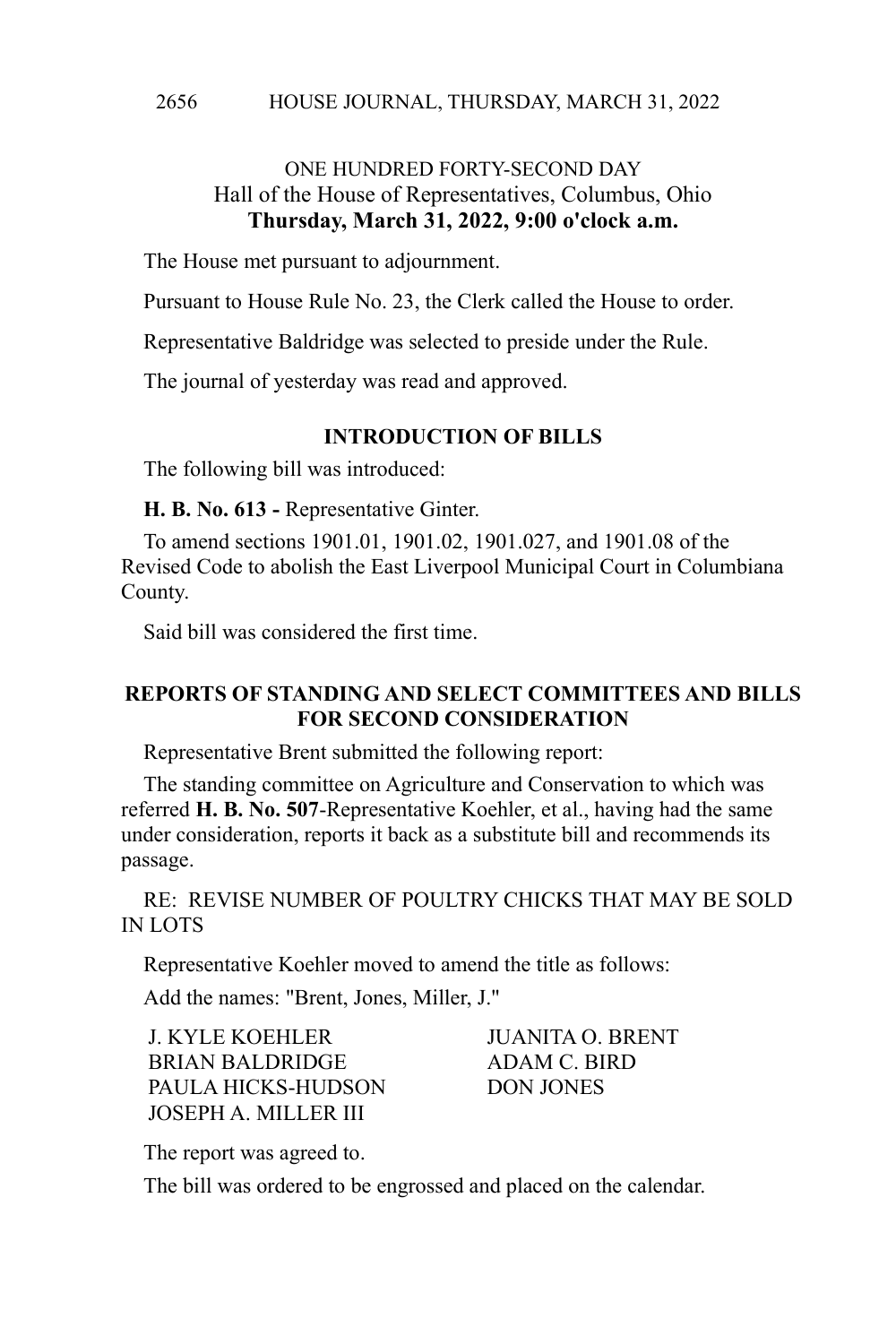Message from the Senate

Mr. Speaker:

I am directed to inform the House of Representatives that the Senate has concurred in the House amendments to:

**Sub. S. B. No. 47** - Senators Brenner, Peterson – et al.

Attest: Vincent L. Keeran, Clerk.

#### Message from the Senate

Mr. Speaker:

I am directed to inform the House of Representatives that the Senate has concurred in the passage of the following bills:

**Sub. H. B. No. 272** - Representatives Plummer, Ghanbari Cosponsors: Representatives White, LaRe, Riedel, Cross, Carfagna, Johnson, Click, Jones, Lampton, Miller, K., Patton, Roemer, Stein Senators Hackett, Blessing, Cirino, Dolan, Gavarone, Hoagland, Huffman, S., Johnson, Lang, Reineke, Rulli, Schaffer, Schuring, Thomas, Wilson, Yuko

To amend, for the purpose of adopting a new section number as indicated in parentheses, section 1349.72 (1349.78), and to enact new section 1349.72 and sections 1349.65, 1349.66, 1349.67, 1349.68, 1349.69, 1349.70, 1349.71, 1349.73, 1349.74, 1349.75, and 1349.76 of the Revised Code to require online marketplaces to verify certain information regarding high-volume third party sellers of consumer products on such online marketplaces and to disclose to consumers certain contact and other information regarding such high-volume third party sellers.

**Am. H. B. No. 597** - Representative Oelslager

Cosponsors: Representatives Roemer, Abrams, Baldridge, Blackshear, Boggs, Brent, Brown, Carruthers, Click, Cross, Crossman, Davis, Denson, Edwards, Fraizer, Galonski, Ghanbari, Ginter, Grendell, Hicks-Hudson, Hoops, Humphrey, Ingram, John, Jones, Lanese, LaRe, Lepore-Hagan, Lightbody, Loychik, Manning, Miller, J., Miranda, O'Brien, Patton, Pavliga, Richardson, Russo, Sheehy, Skindell, Smith, K., Smith, M., Sobecki, Stein, Stephens, Swearingen, Sweeney, Troy, Upchurch, Weinstein, West, White, Wilkin, Young, T. Senators Brenner, Hottinger, Schuring, Antonio, Blessing, Cirino, Craig, Dolan, Fedor, Gavarone, Hackett, Huffman, S., Johnson, Kunze, Maharath, Reineke, Roegner, Schaffer, Sykes, Thomas, Williams, Wilson, Yuko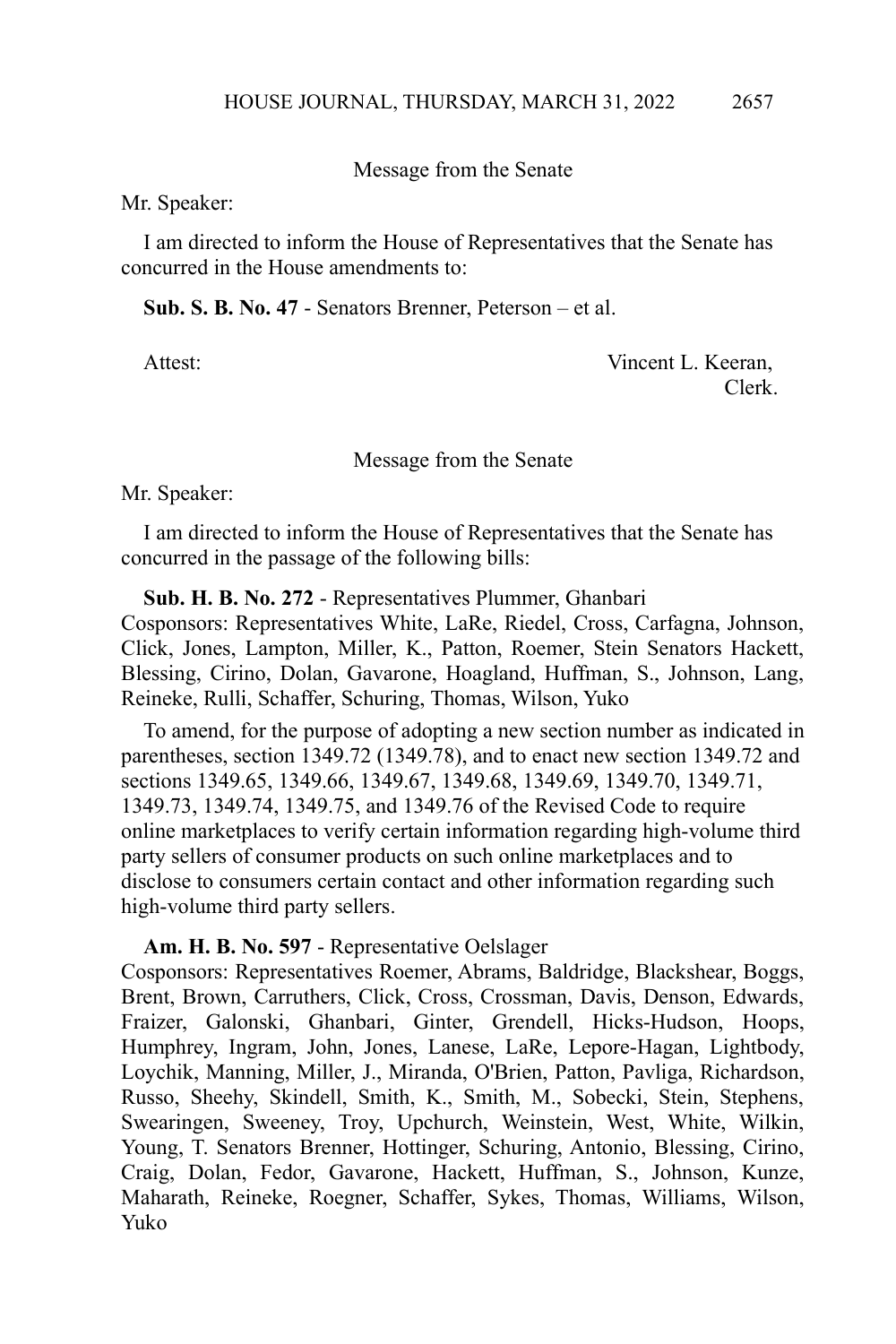To repurpose moneys received by Southern State Community College and to make capital reappropriations for the biennium ending June 30, 2024.

Attest: Vincent L. Keeran, Clerk.

Message from the Senate

Mr. Speaker:

I am directed to inform the House of Representatives that the Senate has passed the following bills in which the concurrence of the House is requested:

## **Am. S. B. No. 264** - Senator Brenner

Cosponsors: Senators Maharath, Hackett, Blessing, Cirino, Craig, Johnson, Reineke, Thomas, Williams, Yuko

To amend section 1322.43 of the Revised Code to regulate remote work by mortgage loan originators and other persons working for entities subject to the Residential Mortgage Lending Act.

# **S. B. No. 289** - Senator Schaffer

Cosponsors: Senators Yuko, Hoagland, Cirino, Peterson, Romanchuk, Antonio, Fedor, Hottinger, Blessing, Brenner, Craig, Dolan, Gavarone, Hackett, Johnson, Kunze, Maharath, Manning, McColley, Reineke, Roegner, Rulli, Sykes, Thomas, Williams

To enact section 5534.839 of the Revised Code to designate the portion of I-70 in Fairfield County as the "Corporal Dustin A. Derga Memorial Highway."

Attest: Vincent L. Keeran, Clerk.

Said bills were considered the first time.

Message from the Senate

Mr. Speaker:

I am directed to inform the House of Representatives that the Senate has adopted the following concurrent resolution in which the concurrence of the House is requested: